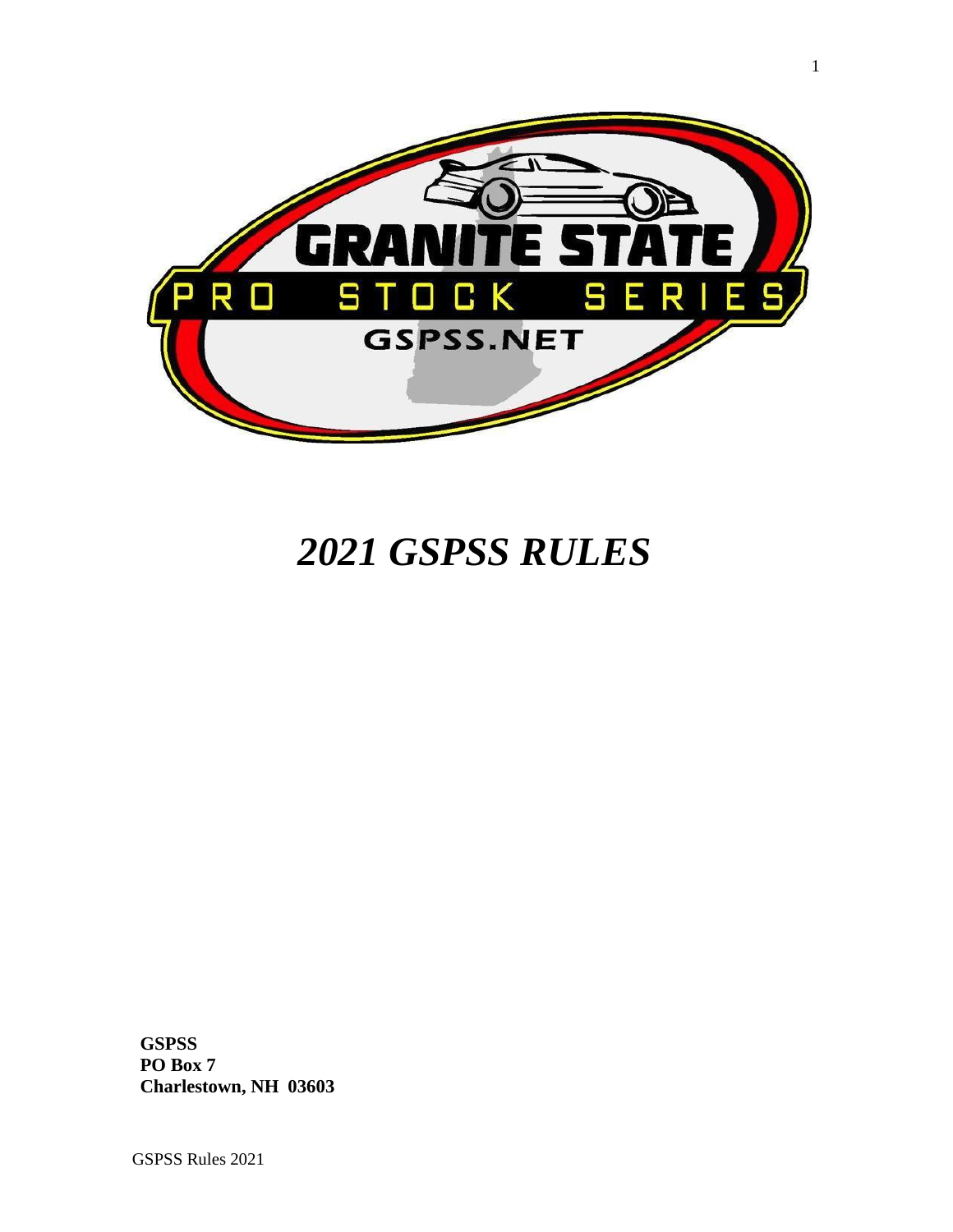# 2021

Granite State Pro Stock Series is designed to promote and ensure the health of Pro Stock racing in the Northeast. Therefore, having a rules package that keeps costs in-check and still allows teams the creativity and innovation that provides for competitive racing is very important to our success.

GSPSS Officials shall be empowered to permit minor deviations from any of the specifications herein or impose any further restriction that, in his/her opinion, does not alter the minimum acceptable requirements. No expressed or implied warranty of safety shall result from such alterations of specifications.

- ❖ Any interpretation or deviation of these rules is left to the officials. Any decision of and by GSPSS officials is final.
- ❖ Unsportsmanlike conduct can carry a minimum \$100.00 fine and/or suspension. Any and all fines will be added to the points fund at the end of the racing season.
- ❖ Any competitor may be required, at their expense, to remove the intake, heads, and/or oil pan for inspection purposes.
- ❖ All cars must go through technical inspection prior to car taking to the track for practice. Cars will be weighed with driver, and may be done prior to or after qualifying and prior to or after the feature.

#### **Gear Rules**

#### **If there is a gear rule in place, it will be announced on the entry form.**

#### **Body Requirements**

All cars will be required to run GSPSS approved template style ABC bodies (Monte Carlo, Grand Prix, Taurus, Fusion, Charger, Intrepid and Camry). Please see the Five Star / AR Bodies mounting guides for all the appropriate specifications and measurements. **The ARBodies Revolution body may be used in their intended configuration and conforming to all applicable templates and dimensions with a 20lb weight penalty. 50lb weight penalty at tracks half-mile and over in 2021.**

#### **Rear Spoiler**

Rear spoiler shall not exceed 6 1/2" (ABC bodies) The spoiler shall not exceed 60" width and must be mounted at the rear bumper cover. No side bracing or boxing permitted. The maximum height of the top of the spoiler to the ground shall be 41 1/2".

#### **2. Car Weights**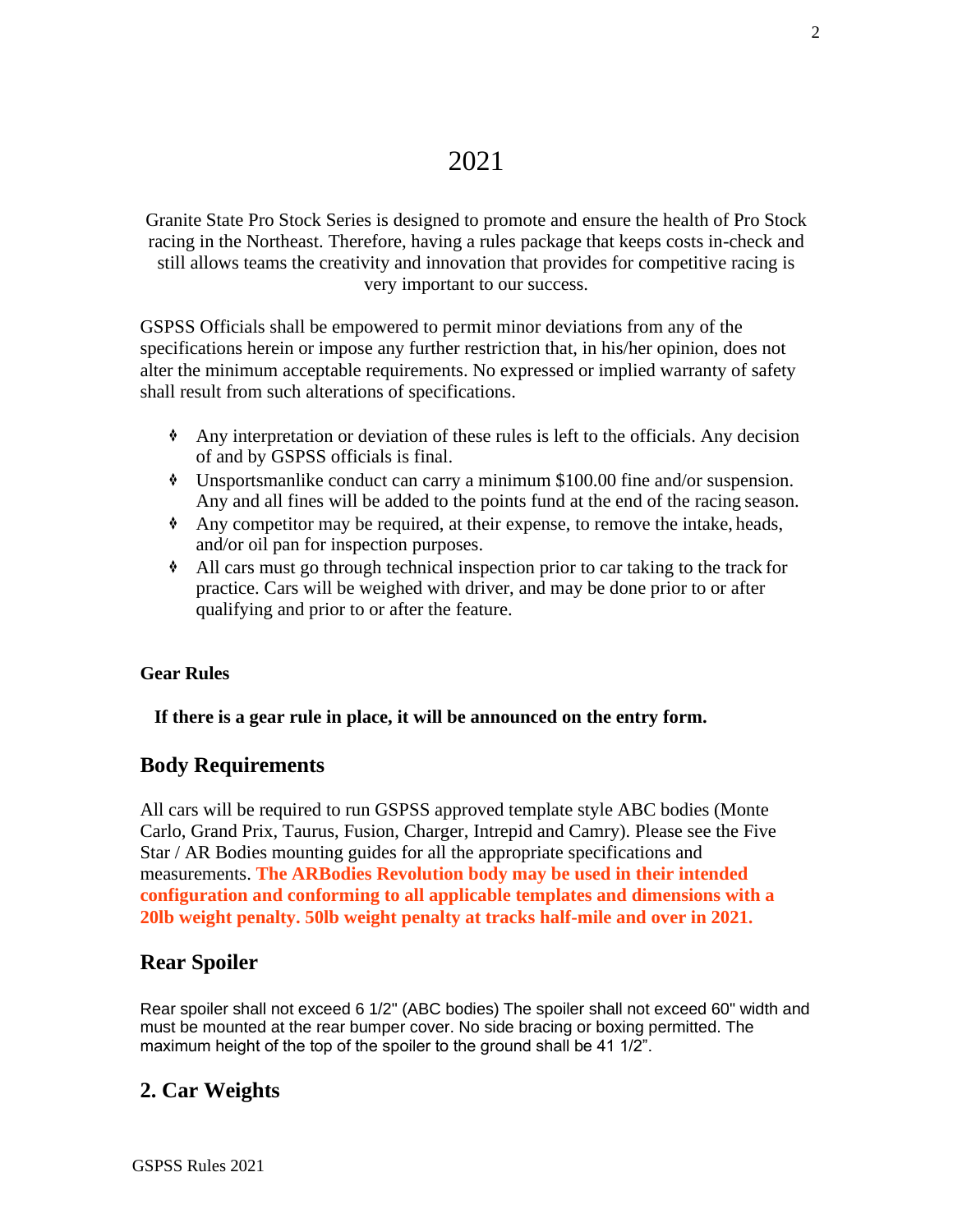- **A.** All cars weights listed are race ready with driver, full of fuel, oil and water before race.
- **B.** Maximum left side weight percentage for ALL cars will be 58% before event with NO allowances in any form.

Starting in 2019 GSPSS will be joining the RPM Seal Alliance. This will help ensure healthy competition and a level playing field for years to come. Competitors do not HAVE to have sealed motors in 2019, but there will be a small weight break for teams that are in compliance.

\*\*Please note the cam change 604 is NOT allowed to compete with GSPSS\*\*

- 2675 lbs. ACT with a ACT approved Seal 603 Chevy Motor
- 2725 lbs ACT with a ACT approved Seal 347 ir Ford Motor (100% ACT legal)
- **2675 lbs Box Stock 604 – as it comes from GM, including timing cover, oil pan, and bottlecap seals.**
- 2725 lbs. unsealed (must meet all GSPSS specifications), 604 crate engine
- 2700 lbs. RPM Seal Alliance 604 (GSPSS oil pan rule is in effect)
- 2725 lbs. GSPSS approved, RPM Alliance sealed Ford 347SR Crate Engine. GSPSS is working on a restrictor plate program for this engine for 2019. PLEASE contact GSPSS if you intend to run this option.
- 2765 lbs Sealed (but not RPM alliance seal program) ford 347sr motor (seals must be recorded with GSPSS and Engine Builder information given to tech) 6.5 inch KEVKO pan is allowed with this option only. Please contact GSPSS if you intend to run this option.
- Non-quick change rear-end (including Ford 9-inch), or front load quick change, add 25 lbs.

#### **3. Wheelbase, Tread Width, Frame Height**

**A.** Minimum wheelbase is 102" on either side. The left side wheelbase must be +/- 1" of right side. Maximum wheelbase is 108".

**B.** Maximum tread width front and rear is 66".

**C.** Absolute minimum height of frame and cross members is 3" from ground before all qualifying and feature events with driver. No lifting allowed. Rear spoiler height maximum must be maintained before, during, & after each race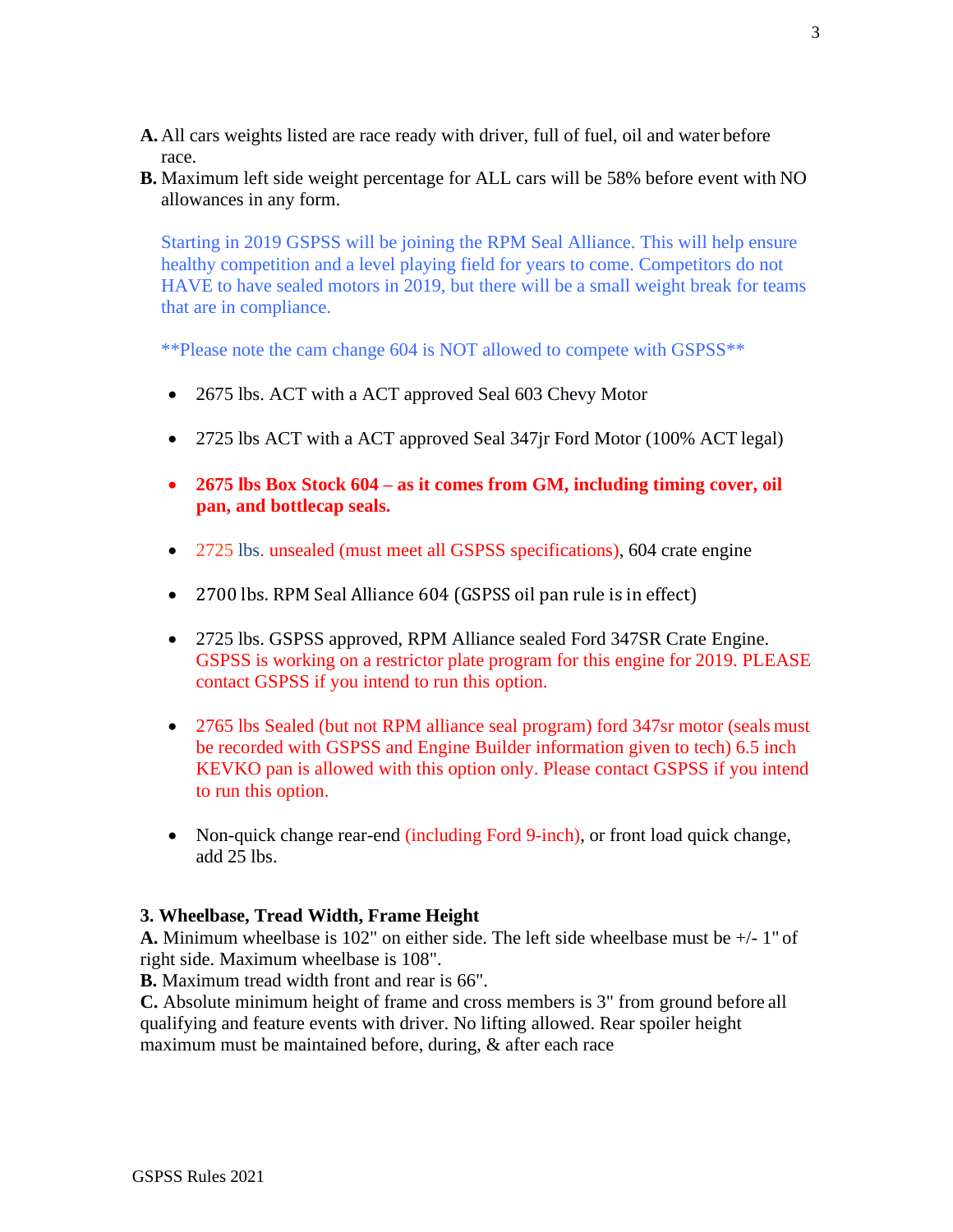## **4. Engine**

#### **4.1 Engine Location**

**A.** Engine/drive line must be centered within 3" of the tread width of the car. This will be measured from the outermost point of the front tires.

**B.** Engine crankshaft center height must be a minimum of 10" from the ground.

**C.** Maximum engine setback is 2" from the forward most sparkplug hole center to a determined line across the center of the upper ball joints.

**D.** Engine must be positioned in the normal upright mounting, whereby cylinder vertical center-line of a 90-degree engine shall be a 45-degree engine angle to a vertical line projected from the ground plane.

## **4.2 Engine Option #1**

**A**. Crate Engine with NO Changes

- Fastburn In factory form without modifications 385 (part# 12496769), Fastburn 400 (part# 88958604).This is a factory sealed crate engine package, complete from intake manifold, stamped steel valve covers with racing style breathers, and 8 quart dual kick-out circle track racing oil pan. The Fast Burn 400 engine has a 1053 forged steel crankshaft, aluminum heads with 2.00"/1.55" valves, hydraulic roller lifters. (400 HP at 5500 RPM - Torque 400 @ 4500 RPM)
- The base engine is a Fast Burn 350ci 385 horsepower, with the following parts:
	- o Part # 10105123 4 bolt iron block Must Remain Stock
	- o Part# 14088533 1053 steel crankshaft Must Remain Stock
	- o Part# 10108688 PM rod Must Remain Stock
	- o Part# 10159436 High silicon aluminum piston Must Remain Stock. NO "Eyebrowing" the pistons for clearance. Mahle piston #9301278 with matching ring package.
	- o Maximum overbore .034 GSPSS will levy weight penalties for engines over .008 overbored. Please contact GSPSS with questions.
	- o Part# 10185071 Camshaft with hydraulic roller lifters The camshaft may NOT be changed.
	- o Part# 12464298 Aluminum head Must Remain Stock. You may cut the heads .010 for cleanup. Minimum 60cc.
	- o Part# 12496822 High rise single plane intake manifold.
	- o Part# 12366573 Aluminum dual plane (no EGR) or part# 12496820
		- Aluminum dual plane (w/ EGR)– Must Remain Stock.
- Competitors competing with the original Fastburn 385 (intake manifold part# 12366573 or part# 12496820) may update to Fastburn 400 (part# 12496822).
- Part# 25534354 8 quart oil pan or Moroso (part# 21319) pan, or Champ #KP106KORB, is permitted with matching p/u assembly permitted and utilized in factory form without modifications.
- Carburetor: a Holley HP Series 4 brl. 650 Carburetor (part# 80541-1 or -2
- The Retro Beehive Valve spring kit, **part #19300952 – Beehive Valve Spring conversion kit** is now available through your Chevrolet Performance Parts authorized dealers. The kit contains the following part numbers:
	- o **16 - #19301707 valve spring seat**
	- o **16 - #19301708 valve spring retainer**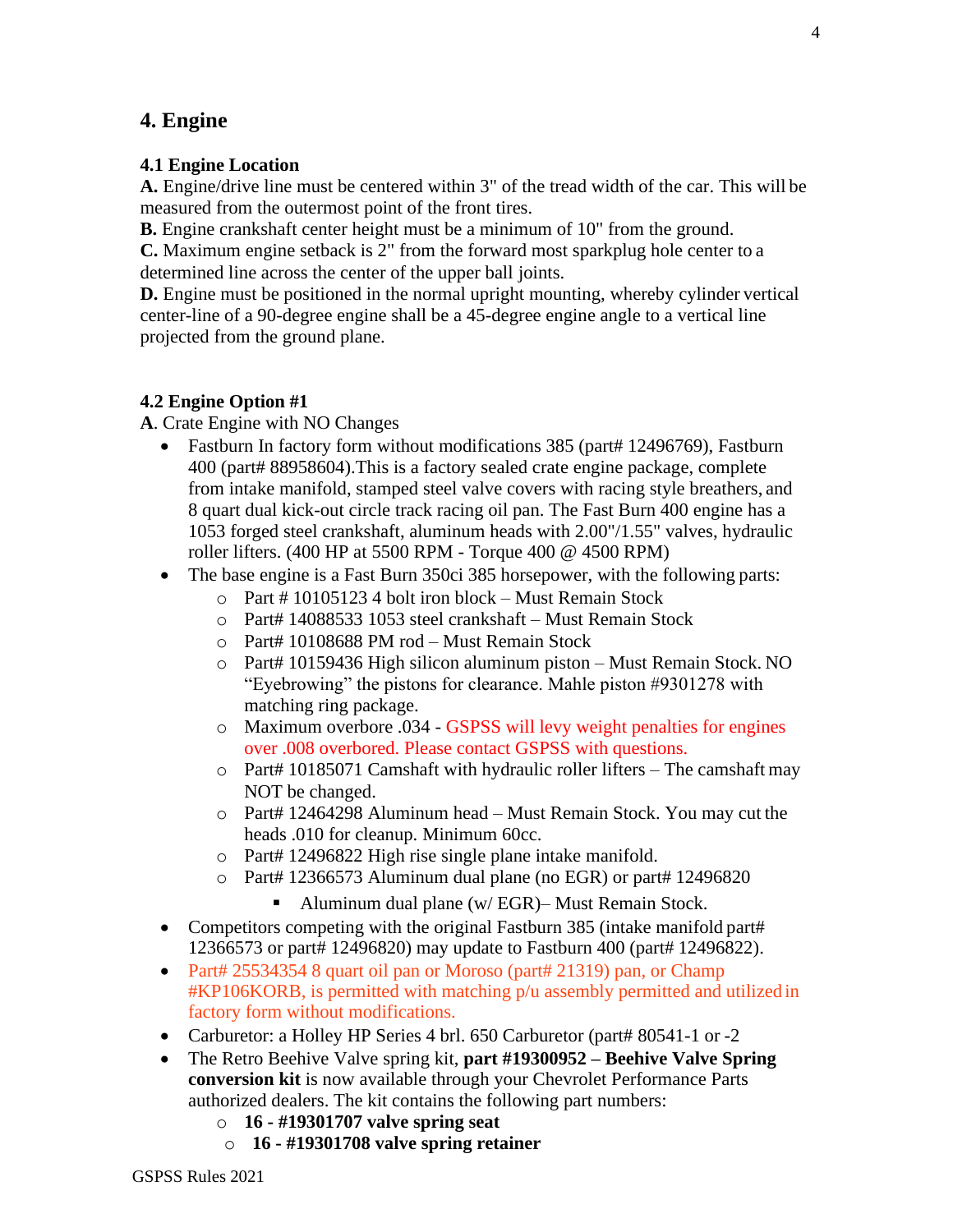- o **32 - #19301709 split key locks**
- o **16 - #12625033 valve spring (blue)**

#### **4.2a Engine Option #2**

**GSPSS Box Stock 604**

- **For 2021 teams that purchase a new 604 crate with bottlecap seals and run it AS PRODUCED will get a 25lb weight break (2675).**
- **Teams are required to run this crate complete with the factory oil pan and timing cover. Harmonic balancer is the ONLY part that can be changed.**
- **These engines will be pulled and inspected. If it is found to be altered contrary to the rules, it will be confiscated by GSPSS in its entirety. You will lose the complete engine if ANYTHING is found to be noncompliant.**
- **Once the motor has been altered (for repairs or rebuild) it is no longer part of this engine package.**

#### **4.2**b **Engine Option #3**

Ford D347SR SEALED crate engine – GSPSS is working with the RPM Seal Alliance on a comprehensive parts list and restrictor plate program. Please contact GSPSS if you intend to run this option. The Ford D347SR engine MUST be sealed in order to compete. No 7mm valves.

#### **4.3 GM 400 '603' '604' Fast Burn D347JR And D347SR 'Crate' Engine Inspection Policy**

**A.** Within the guidelines of utilizing the "Crate" engine options all competitors are subject to a zero tolerance policy of inspection and conformability to all guidelines as specified by the manufacturer.

**B.** If in the event any team is considered in question as to the productivity of performance from a crate" powered engine, that engine will be susceptible to the following inspection process without protest. Failure to adhere to any action taken by series officials willresult in immediate disqualification.

**C.** At the conclusion of any race event series officials reserve the right to require any team to remove engine in complete form and turn over possession to appropriate officials for inspection purposes to be determined by series officials.

**D.** Engine will be susceptible to Dyno testing and/or engine tear down for complete inspection to determine total legality to factory produced complete form. Crate engine teams may be required to remove engine for testing and inspection. This will be at GSPSS expense, UNLESS the engine is found illegal, then the competitor isresponsible for all associated expenses.

**E.** In the event ANY part within engine is found non-conforming, the owner/driver will be disqualified from event and receive no points or purse monies.

**F.** Engines with cam and rocker replacement option are limited to only replacement of Cam shaft, Lifters and Rockers! NO other modifications permitted!

**G.** In the event of engine rebuild the only modifications are listed below.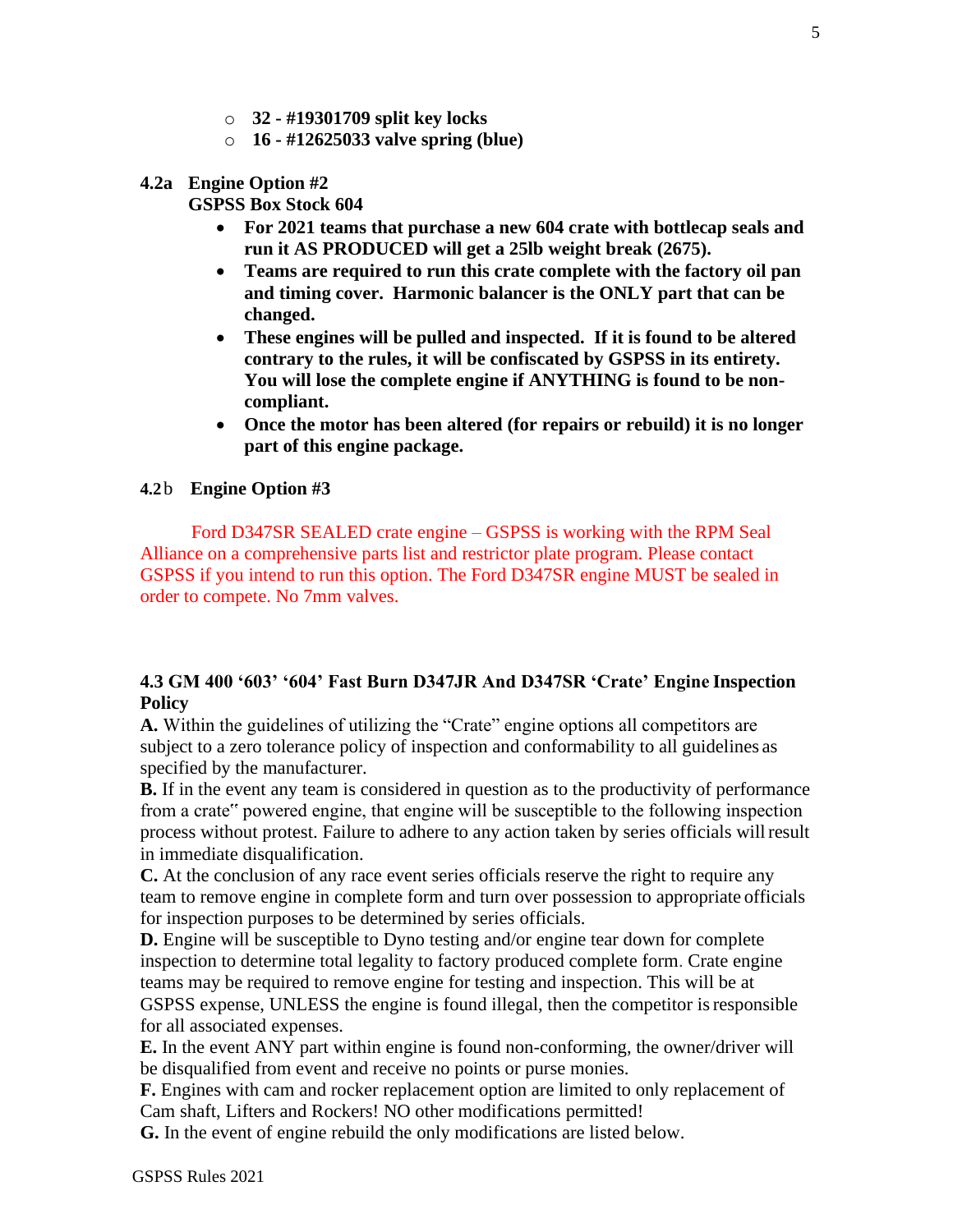- Maximum overbore of .034"
- Maximum Deck surfacing of block: .005"
- Maximum deck surfacing of cylinder head: .010 straight only. NO angle milling permitted.
- Must maintain OEM compression
- Minimum rod and main bearing size: .010" under
- All Engine bearings must be OEM type, non-coated.
- All other necessary parts required for rebuild are to be direct factory replacement purchased through Manufacturer and are exact OEM specified part numbered to engine utilized specification sheet and installed to factory built specs. NO EXCEPTIONS!
- All crate engines are to be used in complete form as produced unless otherwise specified. From Intake manifold to oil pan. No external oiling systems permitted.
- OEM Engine gaskets only. 2 piece suggested for tech reasons.
- ZERO TOLERANCE!

**H.** After Market timing chain cover permitted.

- **I.** After Market engine bolts are permitted.
- **J.** Any distributor legal to series rules may be permitted.
- **K.** Any valve cover set is permitted
- **L.** Any water pump is permitted

## **5. Air Intake**

**A.** No cowl air induction is permitted. Absolutely no air ducts or baffles permitted on or leading to the air cleaner or element.

**B.** Air box opening Maximum will be 4 inches by 20 inches may be cut in the hood behind the carburetor air cleaner to allow fresh air to the carburetor.

## **6. Electrical System**

#### **6.1 Ignition**

**A.** All ignition systems must be acceptable to series officials.

**B. All wiring must be sealed. No unplugged wiring. All ignition boxes must be mounted on the passenger side, in plain view, and out of reach of the driver. All wires to the distributor must be run separately and not part of a bigger loom or wiring harness.**

**C. Teams may only use the following ignition system: FAST Cams Ignition part# 6000- 6700 (HI-6RC) and a Coil part# 730-0192 (PS92N), mounted on a tray as specified at cra-racing.com.**

**D. Maximum RPM rule will be at the discretion of GSPSS officials at any time, at any event. (usually 6500)**

**E.** The distributor must mount in the stock location and maintain the same firing order as a factory produced engine for the make and model car being used.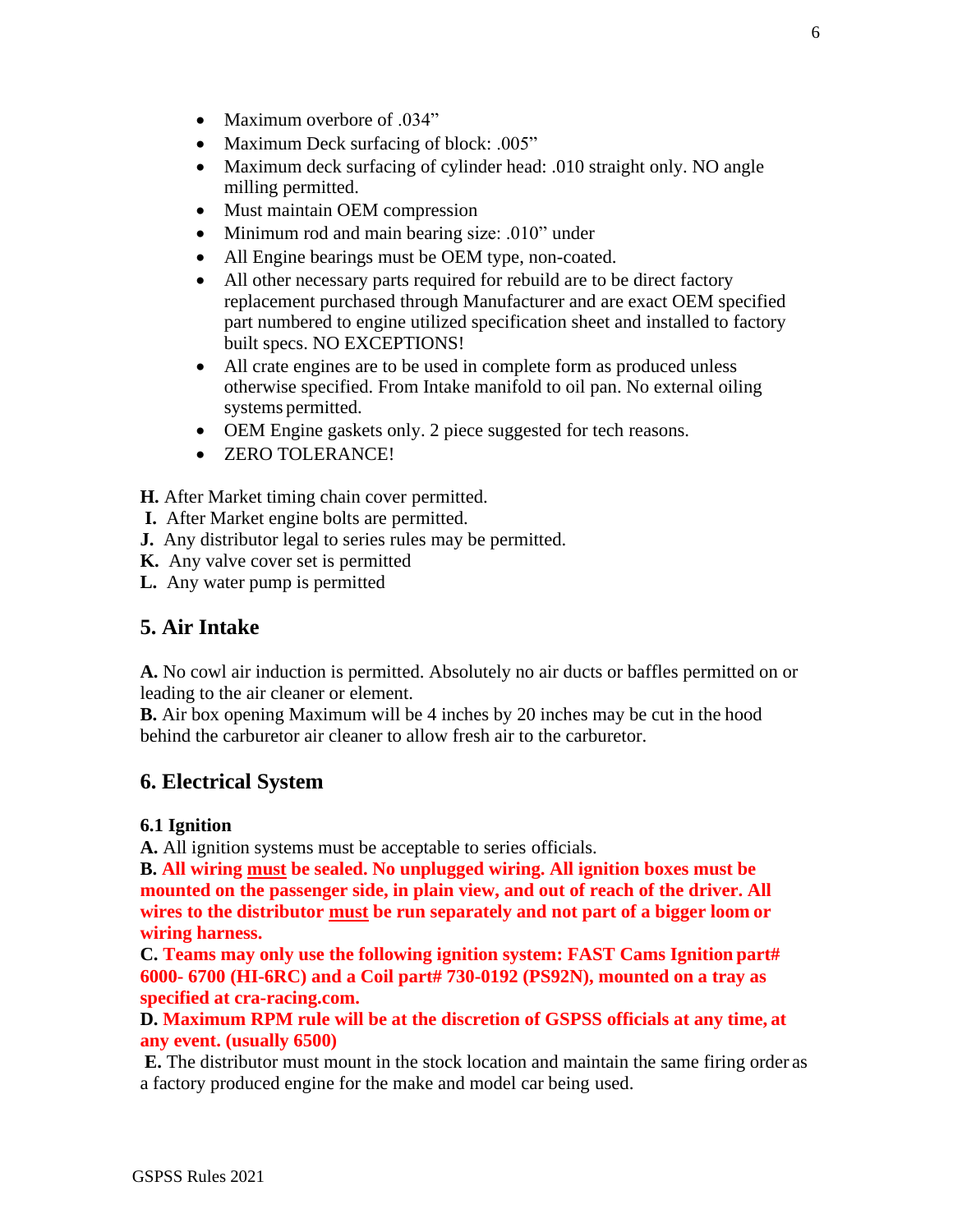#### **6.2 Starter**

**A**. The self starter must be in working order. Gear reduction starters are acceptable. All cars must be capable of starting under their own power.

#### **6.3 Battery**

**A**. The battery may not be located within the driver's compartment. Battery must be isolated within the fuel cell area of the car. Battery must be securely mounted and covered to prevent spillage if inverted.

#### **6.4 Electrical Switch**

**A**. A labeled on/off master switch must be located within reach of the driver's side window opening and effectively kill power from the battery to the car's ignition system.

#### **6.5 Accessories**

**A**. Cars will not be permitted to carry on board computers, micro-controllers, processors, recording devices, electronic memory chips, traction control devices or digital readout gauges. Radios must be of two-way voice communication type only, independent of the car's electrical system.

# **7. Drive Train**

#### **7.1 Drive Train**

**A**. No carbon fiber or titanium products allowed without approval from GSPSS.

#### **7.2 Clutches**

**A**. Multi-disc designed for racing. Minimum 5.5 -inch diameter clutch plates.

#### **7.3 Flywheel**

**A**. Any flywheel permitted.

#### **7.4 Bell Housing**

**A**. Any aluminum, magnesium or steel bell housing allowed.

#### **7.5 Transmission**

**A.** No "in-out" type transmissions permitted.

**B.** Not to exceed 4 forward gears. Must have at least 2 forward gears and 1 reverse gear in working order.

**C.** No automatic or semi-automatic transmissions permitted.

**D.** All other forward gears (except 4th or high gear) in any position shall be 1.23 or higher.

**E.** Fourth or high gear ratio must be 1 to 1.

**F.** All transmissions must be approved by series officials.

**G.** All Aftermarket Transmissions must weigh a minimum of 50lbs Dry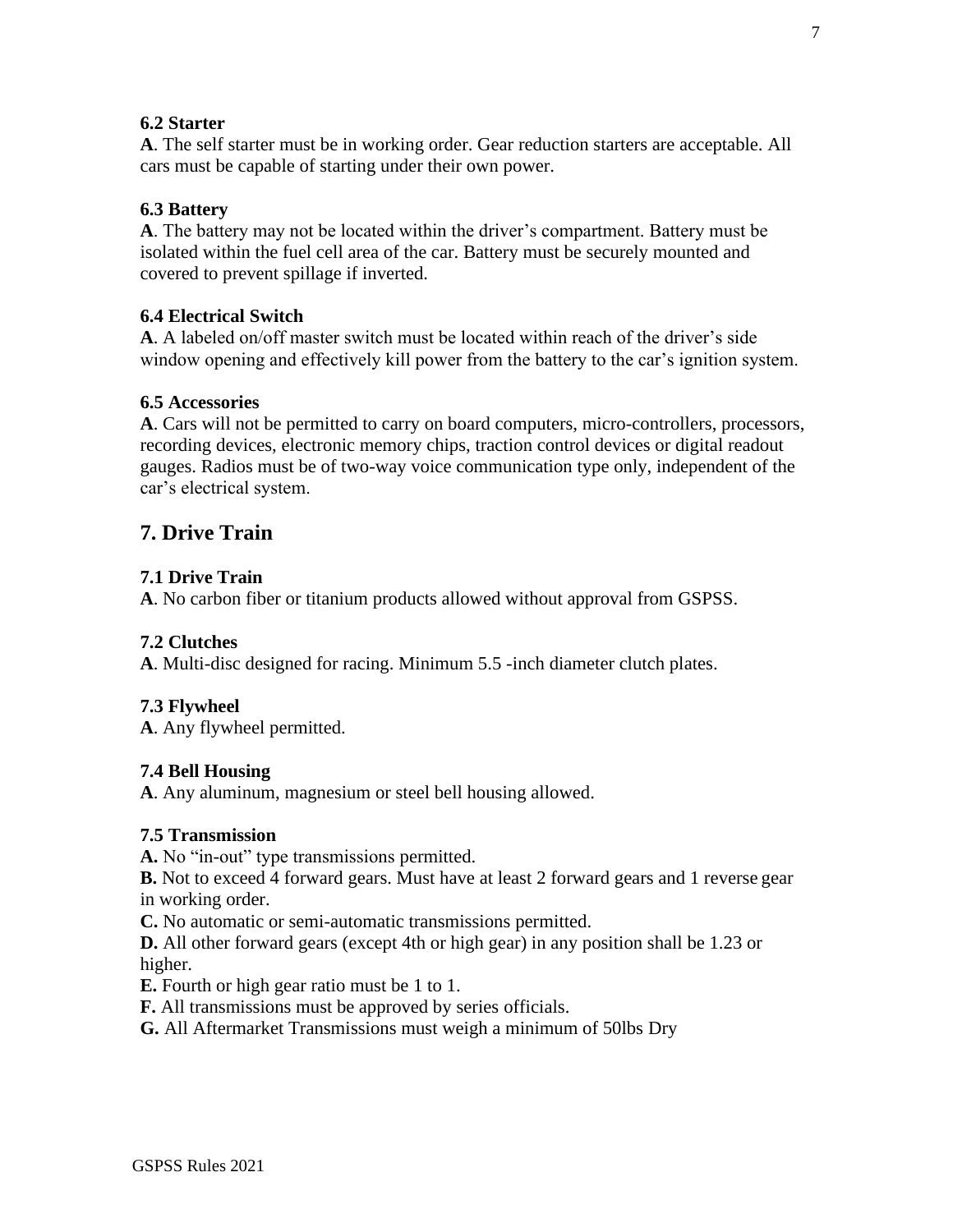#### **7.6 Drive Shaft**

**A.** Drive shafts and universals must be similar in design to standard production type. Only a 1 piece steel or aluminum drive shaft permitted.

**B.** It is mandatory that (2) 360 degree solid steel brackets, no less than 2 inches wide and 1/4 inch thick, be placed around the drive shaft and fasten to the cross member of the car. **C.** All steel drive shafts must be painted white.

#### **7.7 Rear Axle**

**A.** Any quick change rear end.

**A-1.** Any non Quick Change will be allowed to compete with a 25lb weight penalty

- **B.** Full floating rear axles are compulsory.
- **C.** Locked or unlocked differentials are permitted.
- **D.** Limited slip differentials are permitted with no electronic controls.

**E.** Differential oil coolers are permitted.

- **F.** Cambered rear axle housings are permitted.
- **G.** Steel or rubberized drive plates may be used.

**A-2.** Front loaded quick change will be allowed to compete with a 25 lb. weight penalty.

## **7.8 Mufflers/Exhaust**

**A.** All cars must have mufflers.

**B. Exhaust must extend behind driver. Rear exit and door exit allowed. Door exit MUST use a flange at the door at the opening. No exhaust pipes may stick out AT ALL. Excessively loud cars, with this routing, will be asked to make changes. \*\*This is a probationary period for the door exit option\*\***

**C.** Maximum allowable noise decibel to be 96db. Due to increasing noise ordinances at many facilities in which the series competes at, series officials will be required to enforce noise levels as posted. Facility ordinances will determine as to whether enforcement will be limited to teams being fined or restricted from competition due to violation of maximum db. Noise limitations.

## **7.9 Wheels**

**A.** Only 15-inch diameter 5 lug steel wheels with a 10-inch rim width and a reinforced center are permitted.

**B.** Solid heavy-duty steel lug bolts and nuts must be used.

**C.** Bleeder valves are permitted.

# **8. Chassis**

## **8.1 Roll Cage**

**A.** Minimum size of roll cage tubing is 1 3/4", .095 thick. All cars must have an "X" type member across and behind the driver.

- **B.** Minimum four point cage required. Traditional chassis manufacturing techniques, and designs, must be used. Including 10" minimum circumference main frame rails and front clip. Rear clip minimum 8" circumference rails. (Contact tech with any questions)
- **C.** All cars must have trunk area sealed.

**D.** Four curved bars in driver's door with 6 vertical bars (2 between each horizontal bar) and three bars in passenger door are mandatory.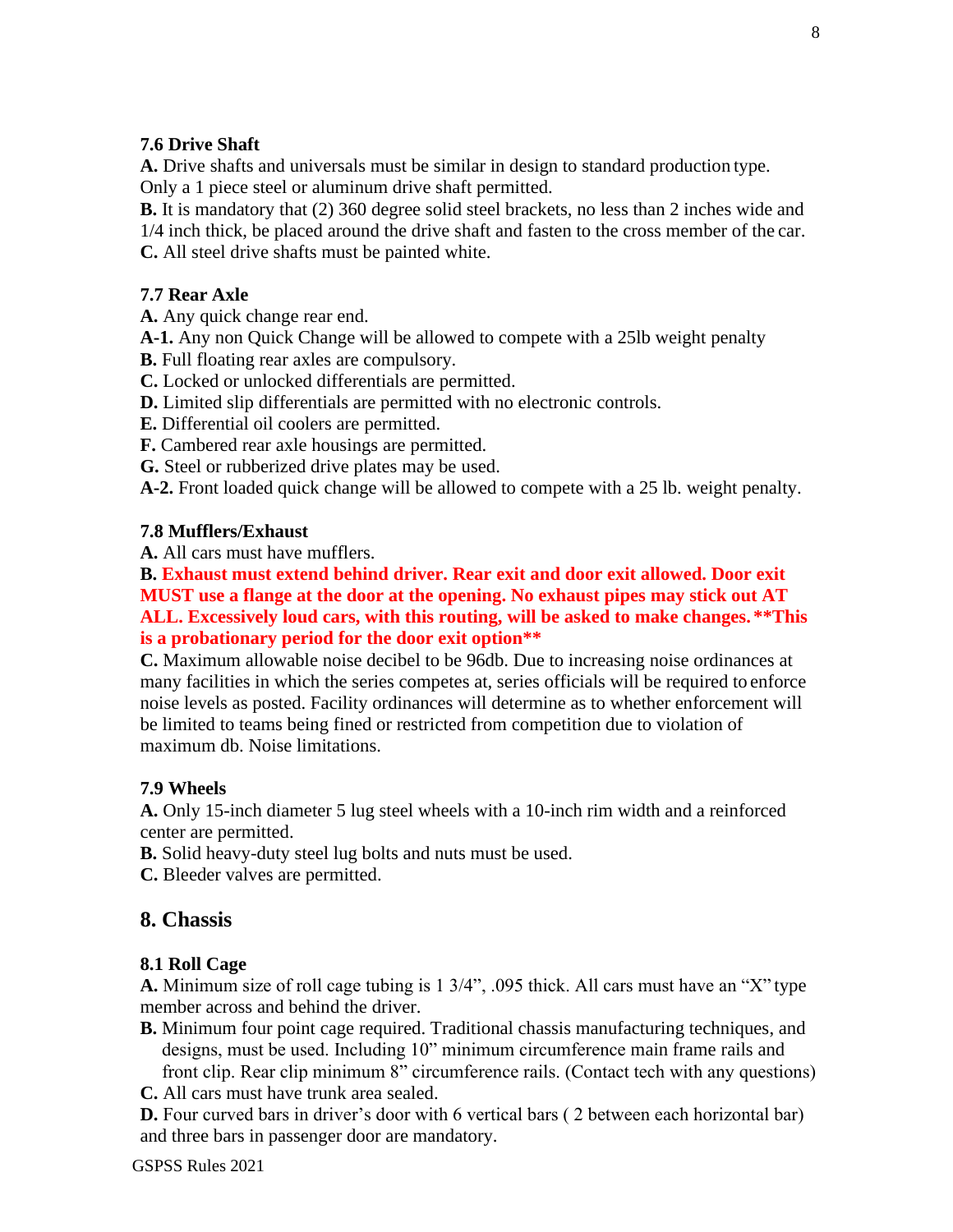**E.** It is mandatory to have 16 gauge metal welded between door bars or a 16 gauge plate 40" in length, and 17" in high minimum, welded between the door bars and the driver's door.

**F.** The total height of roll cage to be 40  $\frac{1}{2}$ " from bottom of frame. Halo to be no less than 1" lower.

**G.** There must be a piece of tubing welded diagonally or perpendicular between halo and top of roll cage.

**H.** Minimum height of door bars on driver's side 22 ½" from bottom of frame.

**I.** A "Petty Bar" is recommended between center of cage and upper right front halo.

**J.** Width of halo should be a minimum of 44" on perimeter chassis, and 32" on straight rail chassis. Measurement is from outside to outside of tubing.

**K.** All roll cage installations and workmanship MUST be acceptable to series officials. **L.** Seat must be an aluminum, or carbon fiber (with tech approval) racing seat bolted to a steel frame connected to cage. Must have six  $(6) - 3/8$ " bolts, grade 8 with washers. One must be in each corner of the seat (2-3" from the outer edge) and two in the headrest. **M.** A support brace must be installed in the rear of the seat.

#### **8.2 Fire Walls**

**A.** Interior of car must be completely enclosed in respect to engine compartment, track surface, wheel wells, and rear (fuel cell) compartments. The area immediately beneath the driver (floor) and the vertical panels surrounding the seat area (front and rearfirewalls and trans-mission tunnel) must be constructed of minimum 18 gauge steel (.047 inch) and be of welded construction. Other interior panels may be constructed of aluminum, minimum of 0.040 inch thickness.

**B.** Panel on passenger side of car may be either flat across at transmission height, drop back to floor level after transmission tunnel, or have a 4" flat area over transmission and then angle up to the top of the right side door bars.

#### **8.3 Suspension Components**

**A.** Front and rear suspensions may be coil spring or coil over spring type.

**B.** Rear trailing arms may be of any unequal length and may use a spring or shock assembly.

**C.** The third link may be of any length.

**D.** Rack and pinion steering is allowed.

#### **8.4 Springs**

**A**. Type of springs including height and wire diameter is optional.

#### **8.5 Shocks**

**A.** A maximum of 1 shock absorber per wheel is permitted.

**B.** Any single adjustable shock without external canister permitted.

**C.** All bump stops must be on shock shaft. No external bump stops.

#### **8.6 Sway Bars**

**A**. One Sway Bar permitted.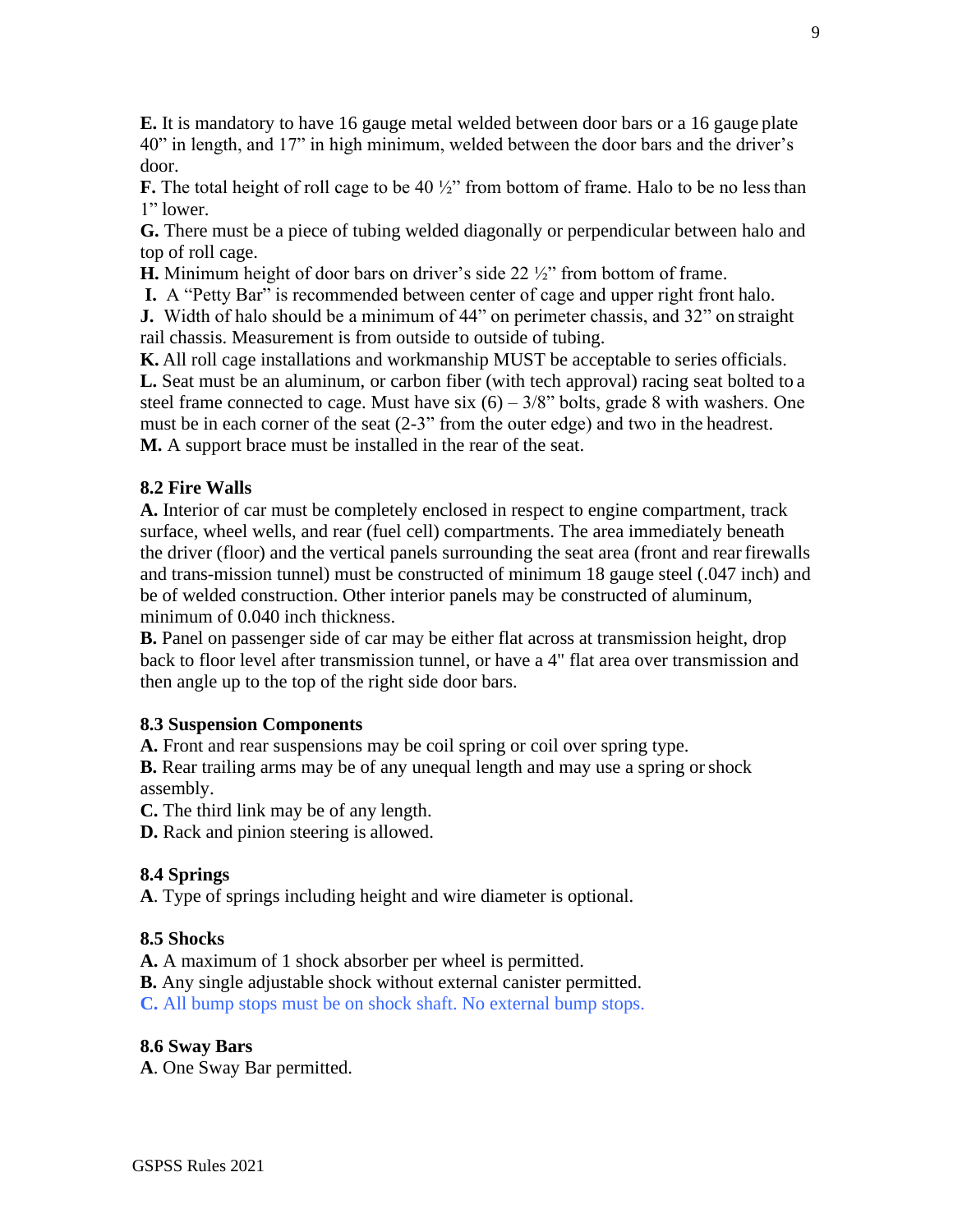## **8.7 A-Frames**

**A.** Independent front suspension is mandatory with articulating upper and lower control arms.

**B.** Lower A-frames may be stock appearing or strut arm type.

**C.** Upper and lower A-frames may be unequal lengths.

**D.** Ball joint type is optional. Mono balls are allowed.

## **8.9 Spindles**

A. Steel spindles only.

## **8.10 Add-on Weight**

**A.** All add-on weight must be securely mounted outside the driver's compartment with a minimum of two 3/8 bolts. All add-on weights must be painted white with the car number on them. If add-on weight comes off during any race, the weight may not be added back to the car to make minimum weight unless approved by series officials. No add-on weight will be below the bottom of the frame rails.

**B.** No ballast adjustment devices permitted on car. Weight transfer devices of any type may not be activated by the driver.

# **9. Fuel Cell**

**A.** Maximum size is 22 gallons (U.S.). Must be approved by series officials.

**B.** Cell must have a minimum ground clearance height of 8 inches from the track.

**C.** Must have flapper/ball valve assembly in cell to prevent spillage when upset.

**D.** Must be enclosed in a 20 gauge steel canister and installed in a safe manner.

**E.** Must have a check valve in vent tube to prevent spillage. Vent line must not be excessive in length.

**F.** Must have a safety loop designed to protect the rear of the cell.

**G.** No fuel lines in driver's compartment.

**H.** Fuel shut off, marked OFF and ON, must be in reach of driver and accessible to safety crews. A fuel shut off indicator with an arrow on the passenger side window ledge required. Arrow to line up with shut off valve.

**I.** Steel or aluminum fuel filters only.

**J.** No electric fuel pumps.

**K.** At a minimum, all fuel cell configurations must include a rubber type cell in a steel container.

# **10. Safety Equipment**

**A.** Driver's Seat

- o Driver's seat must be Full Containment type designed for auto racing and constructed of 0.125 inch thick aluminum and adequately padded.
- o Right & Left side headrest mandatory.
- o NO FIBERGLASS SEATS PERMITTED.
- o Aircraft-quality hardware is required for attaching seat to seat substructure. Seat must be located with at least 6" (preference of 8") clearance to the nearest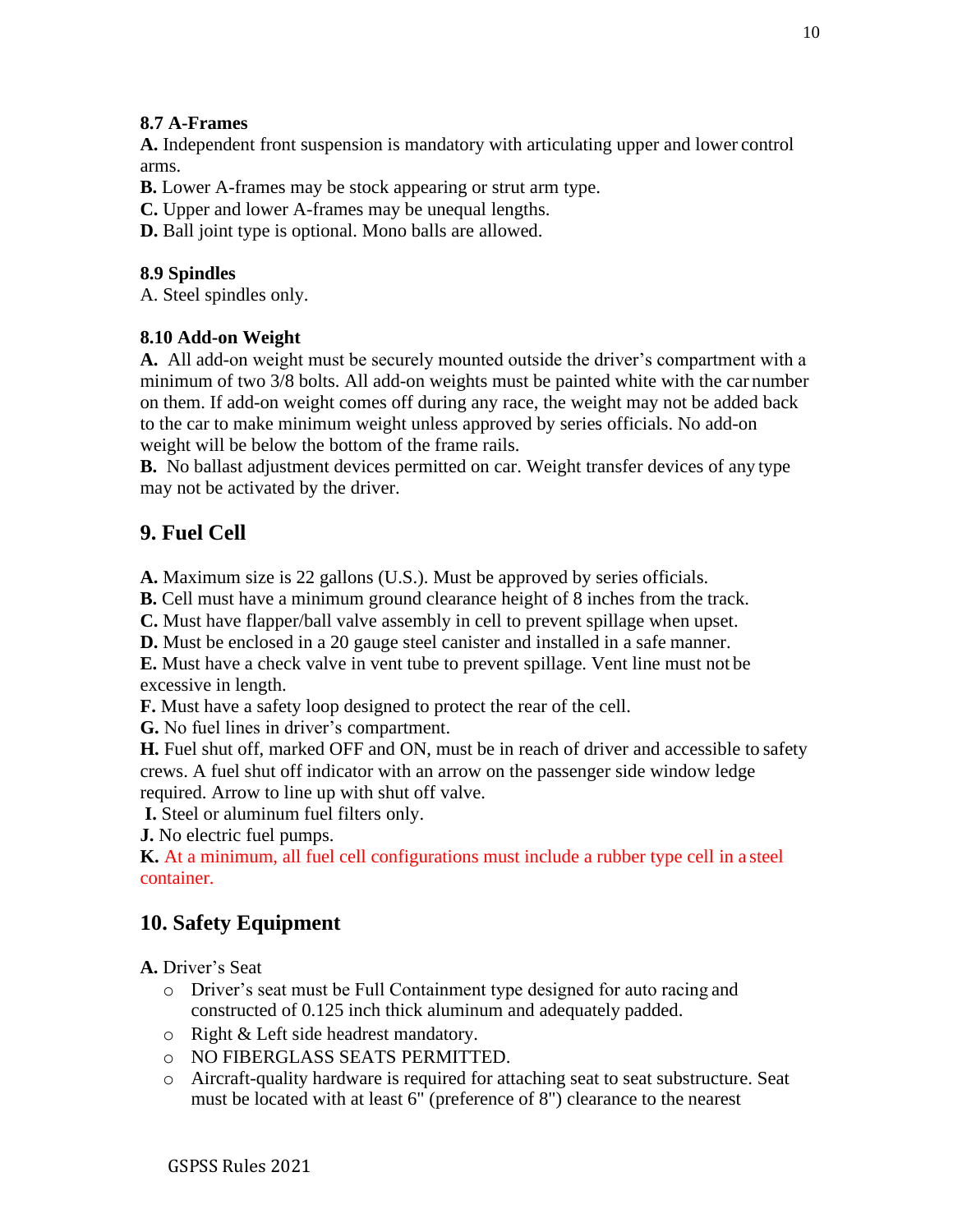- o longitudinal door bar.
- o The seat substructure must be securely welded to the main roll cage.
- o Seat may not protrude outside 4 point upright or top cage halo.
- o All drivers seats, mounting hardware, etc. is subject to series officials.

**B.** Window nets are required in driver's window area. Window net must be web or mesh style. The net must be secured to the roll cage with two steel rods or bars, with top being of quick release design and must fall down when opened. All cars must have an arrow on the roof, lined up with the latch for the window net release. Latch must be forward and driver accessible. Condition of window net and release must be approved by series officials. The net must be in the latched position at all times when the car is on the track. **C.** A fire suit is mandatory. Must be Nomex material, double-layer, One Piece, clean, and in good condition.

**D.** Fire retardant gloves and shoes required.

**E.** A 2010 or newer Snell or D.O.T approved safety helmet is mandatory.

#### **10.1. Seat Belts and Shoulder Harness**

**A.** A quick release lap belt no less than 3 inches wide is compulsory.

**B.** Both ends of the lap belt must be fastened to the roll bar cage with high quality bolts not less than 1/2 inch diameter.

**C.** Shoulder harness must be no less than 3 inches wide and must come from behind driver's seat. It is recommended that the harness pass through a steel guide welded to the roll cage that will prevent the harness from sliding from side-to-side. Shoulder harness may be 2 inches wide when utilized with proper combination of Hans's device or similar head-neck restraint system.

**D.** A center (crotch) belt must be securely mounted to the lower seat frame at the bottom and to the lap seat belt at the top.

**E.** Where the belts pass through the seat edges, the belt must have a grommet installed, be rolled and/or padded to prevent cutting the belt.

**F.** All seat belts and shoulder harnesses must connect at the lap belt with a quick release buckle.

**G.** Seat belts must be dated by the manufacturer and must not be used beyond 5 years after the manufactured date. Up to Tech Inspectors discretion.

**H.** A Hans, Hutchins, or G-Force device is mandatory, or any other SFI approved head restraint device.

## **11. Fire Control**

**A.** On board fire suppression system recommended.

**B.** All cars must have a fully charged fire extinguishing pressurized cylinder with a visible operating pressure gauge safely mounted within the drivers reach. Tape is not acceptable as the method of mounting.

#### **12. Fuel**

**A.** Sunoco Race Fuel is the "Official Fuel" and New England Racing Fuel, Inc. is the

#### GSPSS Rules 2021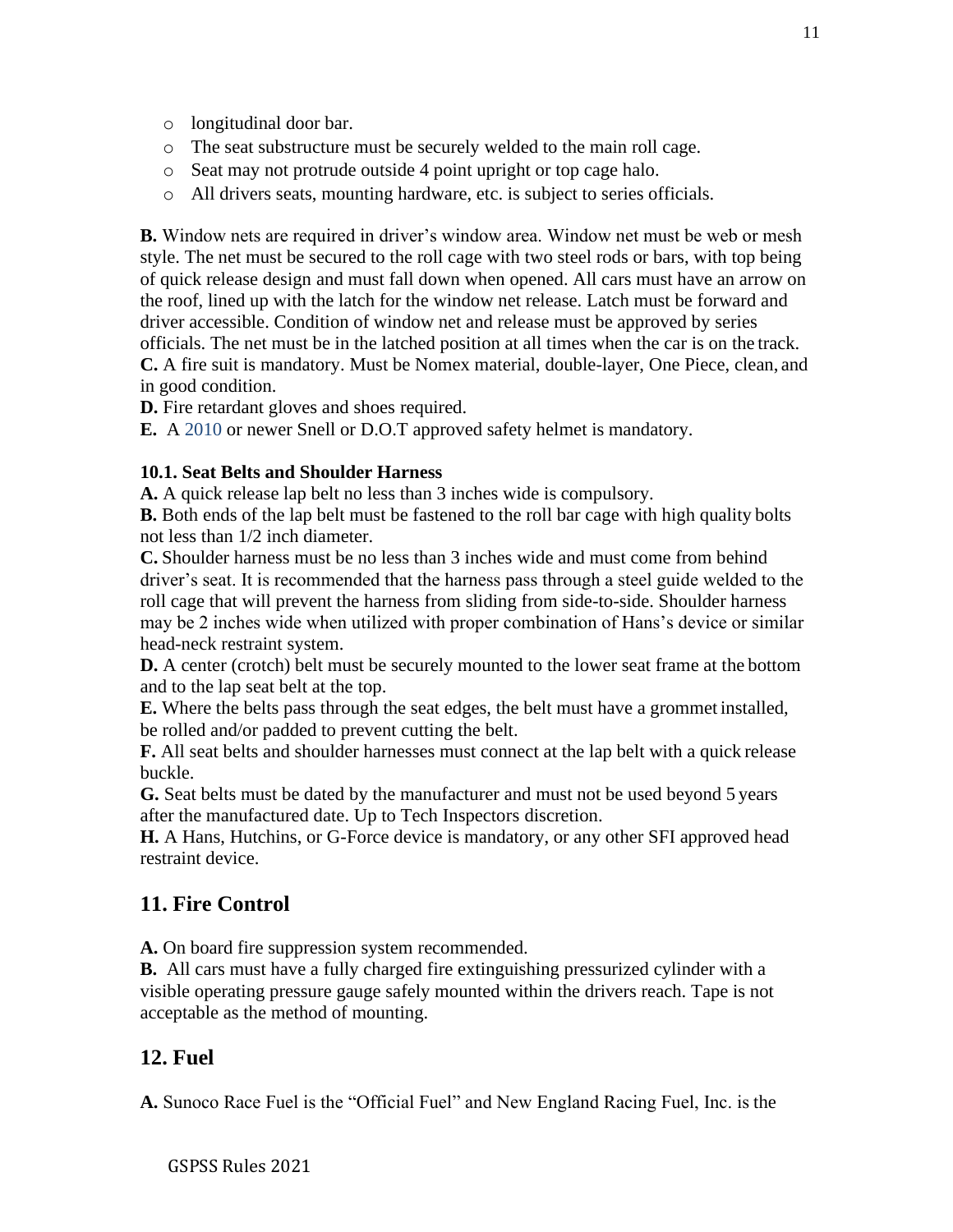"Fuel Supplier" of the Granite State Pro Stock Series.

**B.** Sunoco Standard Purple 110 Leaded, and Sunoco Supreme Blue 112 Leaded are the only fuels allowed at all GSPSS events.

**C.** The "Official Fuel" will be supplied on-site at all GSPSS events and must be used for practice, qualifying and the race exactly as supplied by NERF. You will be fully responsible for any and all fuel purchased in bulk passing a fuel tech inspection.

**D.** GSPSS has the right to sample a competitor's fuel at any time during the event. Samples will be impounded for observation and/or testing by GSPSS, Sunoco, NERF and/or any outside laboratories at the GSPSS discretion.

**E.** Fuel samples will be tested to the manufactures specifications.

**F.** Officials will use a sample of the actual fuel, provided at the track by the fuelsupplier, to determine whether the fuel used by a competitor conforms to the specifications in the rulebook.

**G.** Any blending and/or mixing of fuels, either of or not of the approved fuels, are not permitted.

**H.** No MTBE, ethers, alcohols, ethanol's, nitrogen, nitro compounds, performance additives or other oxygenates, may be blended or introduced into the inductions or fuel supply, either at the fuel cell or upstream in the fuel system.

**I.** All competitors must prominently display a Sunoco Racing Fuel patch on his/her driving suit and display the Sunoco Racing Fuel decal on both sides of the car.

## **13. Tires**

**A.** American Racer EC83 on the left side and EC84 on the right side will be the ONLY Tire permitted. All tires must be purchased through the GSPSS. **The Detailed tire rule TBA**

# **14. Radios**

**A.** A two (2)-way radio is required per car for communication between the driver and a spotter.

**B.** All spotters must have one(1) scanner programmed to receive the series race control frequency and must monitoring this channel at all times during any series event. The spotter must be in the designated spotter's area to communicate directions to the driver via the two-way radios.

# **15. Lettering and Numbering**

**A.** Car numbers must be a minimum of 18 inches high and 3 inches wide. Numbersshall be placed in contrasting colors to the car on both doors and roof. No reflective chrome, gold, or prism numbers allowed. Roof numbers must be visible as read from the grandstand side of the car.

**B.** The car number must appear in 6-inch high numbers in the uppermost corner of the windshield on the passenger side and also on the right rear taillight cover.

*C. All cars must display series promotional stickers in proper assigned placement*